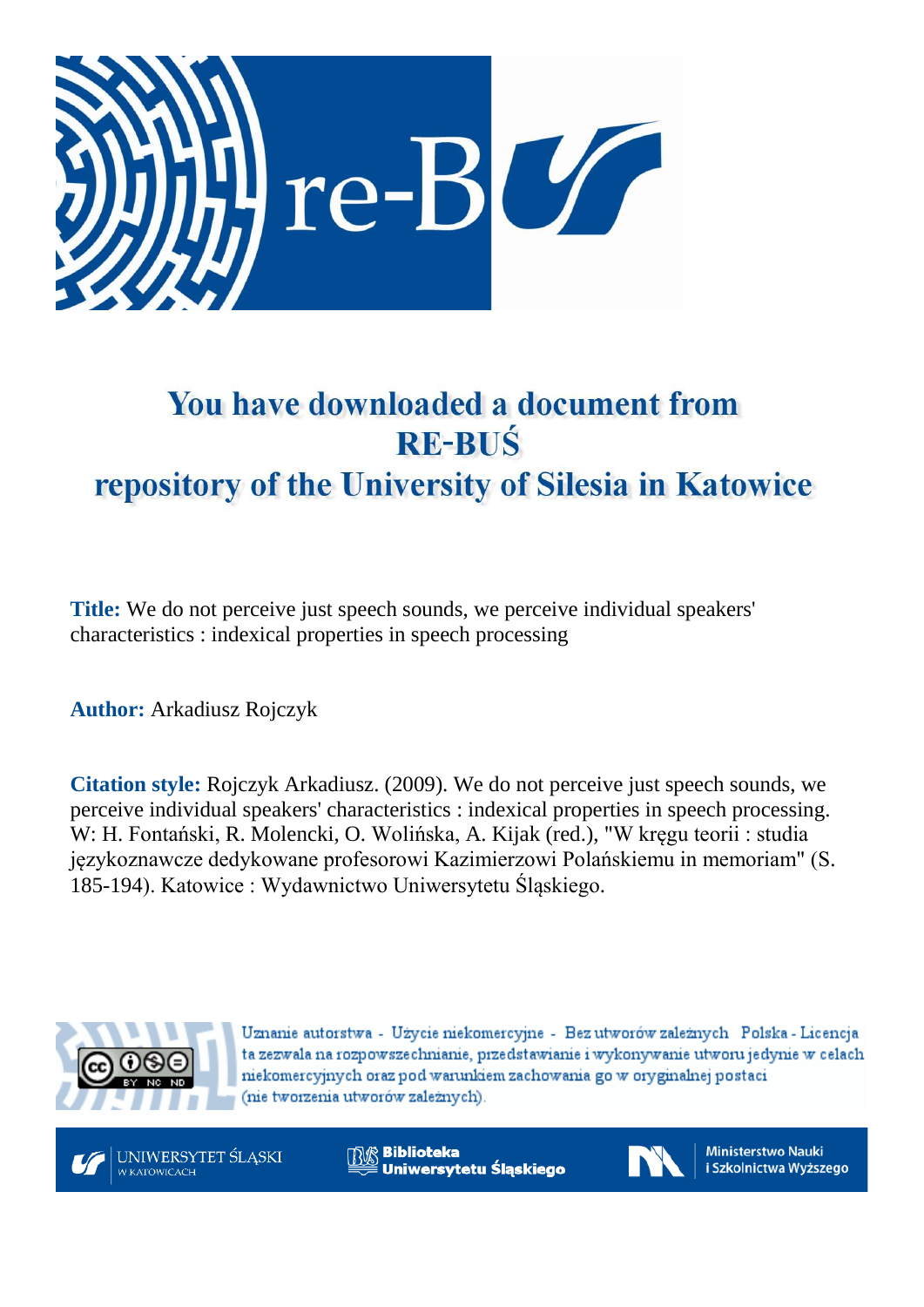#### **Arkadiusz Rojczyk**

## **We do not perceive just speech sounds, we perceive individual speaker's characteristics: indexical properties in speech processing**

The traditional approach to speech perception has relied on the assumption that speech is structured in systematic ways and that the linguistic information encoded in the speech signal can be represented reliably and economically as a sequence of abstract, linear units. Speech has been thought to be "basically a sequence of discrete elements" (Licklider 1952: 590), for "in writing we perform the kind of symbolization (…) while in reading aloud we execute the inverse of this operation: that is, we go from a discrete symbolization to a continuous acoustic signal" (Halle 1956: 510). The word *feel* is traditionally represented as composed of three segments /f/ /i:/ /l/, sequenced in a linear fashion. It is differentiated from the word *veal* /vi:l/ by the feature of voicing, with /f/ being voiceless and /v/ being voiced. Segmental representations are thus designed to code only the linguistically significant differences in meaning between minimal pairs of words in the language (Twaddell 1952).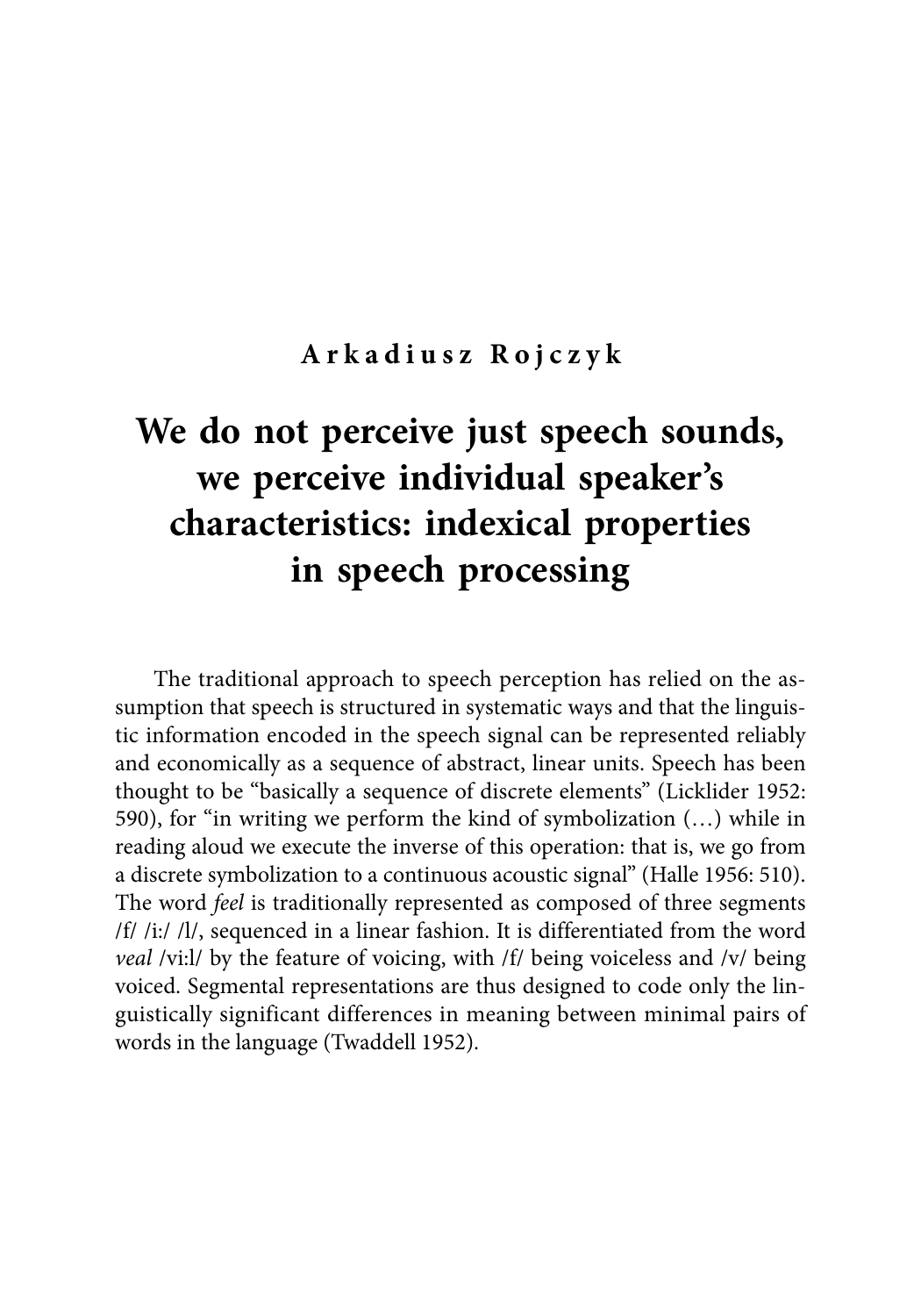#### **1. Speech is not a sequence of invariant, discrete units**

If, as claimed by traditional theorists, human perceptual system operates on sequences of discrete, linear segments, certain crucial assumptions must be made (discussion in Pisoni and Levi 2007). First, continuous and gradient information in the speech signal can be represented by a set of discrete and linear symbols (Pierrehumbert and Pierrehumbert 1990). Second, units applied to speech representation must be abstract and context-free. Third, speech perception relies on psychological mechanisms that normalize acoustically different speech signals to make them functionally equivalent in perception (Joos 1948).

None of these assumptions stands empirical validation. The acoustic signal is not linear because coarticulation and other contextual effects necessarily destroy linearity and discreteness. For example, perceptual information about the place of articulation for /b/, /d/, /g/ are located in formant transitions for a following vowel. Therefore, the period of vowel onset contains both information about preceding stops and ongoing vowels (Liberman et al. 1967). The acoustic signal does not contain easily separable units. Rather, different speech sounds penetrate one another spreading their acoustic identity on other segments (Hockett 1955). Finally, speech sounds encoded in the signal are not invariant. Invariance entails that every phoneme must have a specific set of acoustic attributes in all contexts (Murphy 2002). This is definitely not the case. Significant across-speaker variation results in different acoustic realisations of particular sounds for men, women, and children due to differences in vocal tract length. A classic study by Peterson and Barney (1952) demonstrated that one's person *bet* might be another person's *bit*. Different vocal tract anatomy between men and women results in highly variable formant values for male and female vowels (Johnson 2008). Consider, for example, the following Figures 1 and 2 representing the productions of a Polish word *beż* (beige) by a male and female speaker. All three formants for vowel /e/ extracted from a steady-state portion differ in absolute values across gender. Male values are 584 Hz for Formant 1, 1583 Hz for Formant 2, and 2515 Hz for Formant 3. Female values are 678 Hz for Formant 1, 1890 Hz for Formant 2, and 2846 for Formant 3.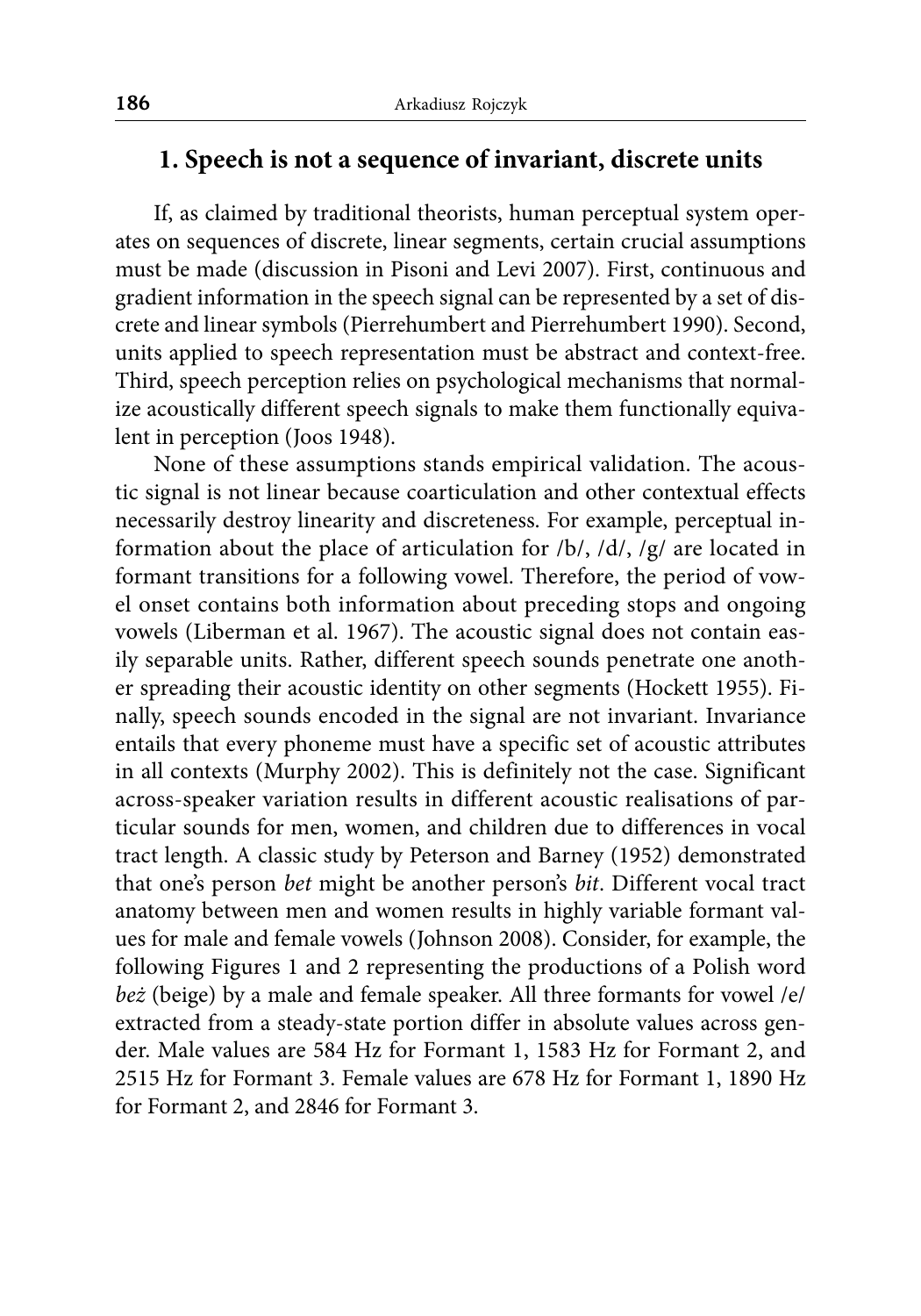

**Figure 1. Spectrogram and formant tracking display for male voice. Polish word** *beż* **(beige)**



**Figure 2. Spectrogram and formant tracking display for female voice. Polish word** *beż* **(beige)**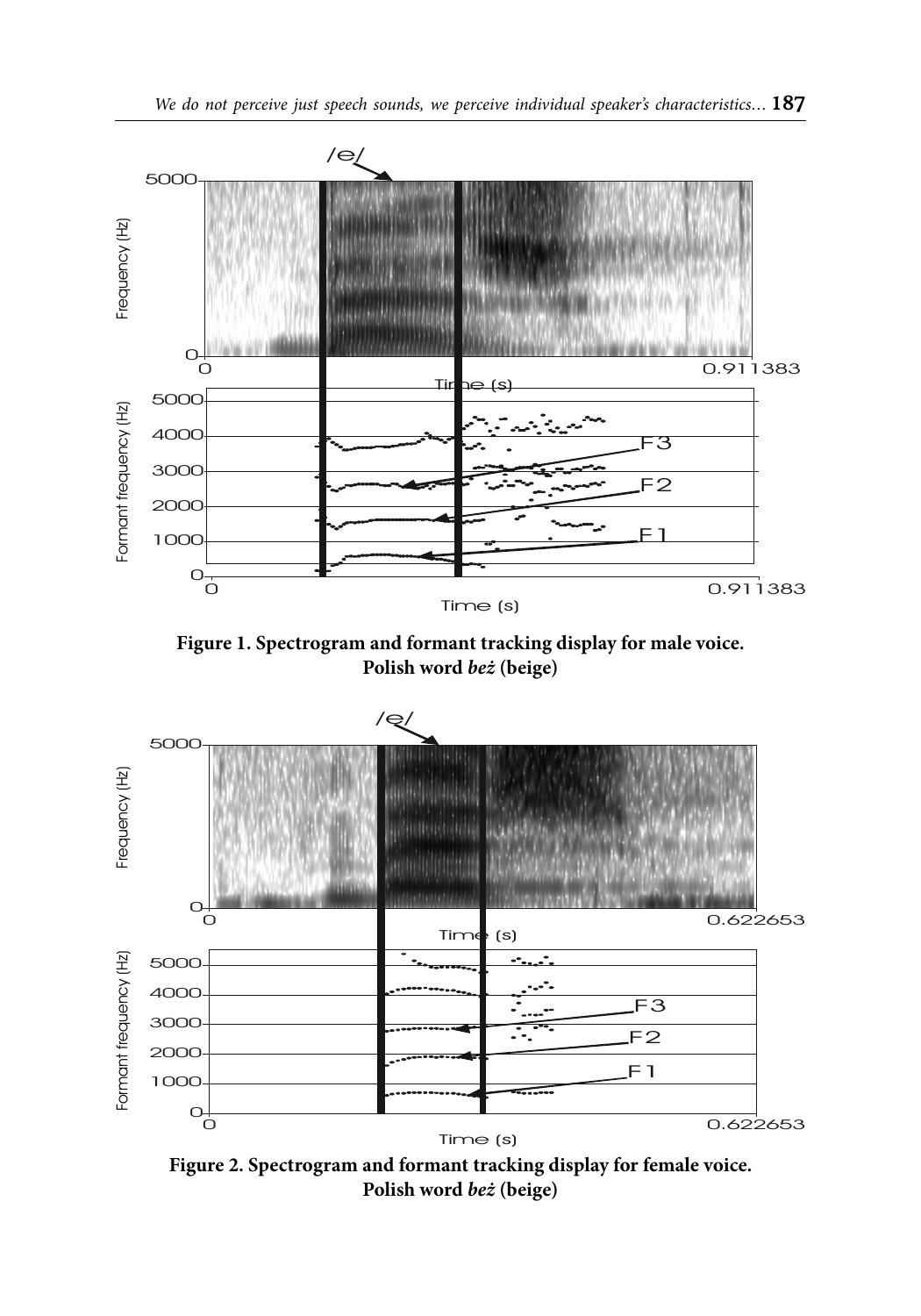Multiple talker-specific variability sources have been documented in the literature so far. These are not only anatomical differences across speakers (Bradlow et al. 1996) but also articulation rate (Miller et al. 1984), articulation effort (Moon and Lindblom 1994), speaking style (Uchanski 2008), or even discourse elements such as turn-taking rules (Local 2002 reported in Nygaard 2008). Talker's idiosyncratic characteristics conveys information about their identity, emotional state, region of origin, or health and age (review in Clopper and Pisoni 2008, Nygaard 2008, Vaissiére 2008).

The traditional approach assumed that any talker-specific variability is discarded during a recognition process so that only abstract units of speech are extracted from the speech signal. Any additional variation, as reviewed above, was claimed to be processed separately from a segmental level. In other words, features such as talker identity, emotional tone of voice, accent or dialect were considered to be non-linguistic and thus excluded from the recovery of linguistic content. The following sections of the article demonstrate a body of research which casts doubt on the traditional separation between linguistic (segmental) and nonlinguistic (talker-specific) information in the speech signal<sup>1</sup>. Results from psycho-acoustic experiments point to the conclusion that surface form is not discarded during the processing of spoken language but rather it is retained and used. The episodic approaches considered here (Goldinger 1998, Nygaard 2008, Pisoni and Levi 2007) assume that spoken words are represented in lexical memory as a collection of individual perceptual tokens rather than as a sequence of abstract segments. Along this line of reasoning, listeners encode specific instances of perceptual episodes. Simplifying it considerably for the purpose of clarity, we may say that any speaker of Polish stores in long-term memory all the instances of a word *pisać* he or she has ever heard, retaining talker-specific details of particular talkers.

<sup>&</sup>lt;sup>1</sup> The reviewer pointed to the fact that the research referred to below, which is mostly seated in acoustic phonetics, does not invalidate the tenets of phonological description and its concept of a phoneme. Obviously, it was not our aim to question the applicability of phonological abstract concepts in the description of languages and their sound pattern both synchronically and diachronically. Rather, we wanted to demonstrate, by referring to psycholinguistc experiments, that speech processing cannot be completely understood if a classical parsing of a signal into phonemes is claimed to be the only medium of perception.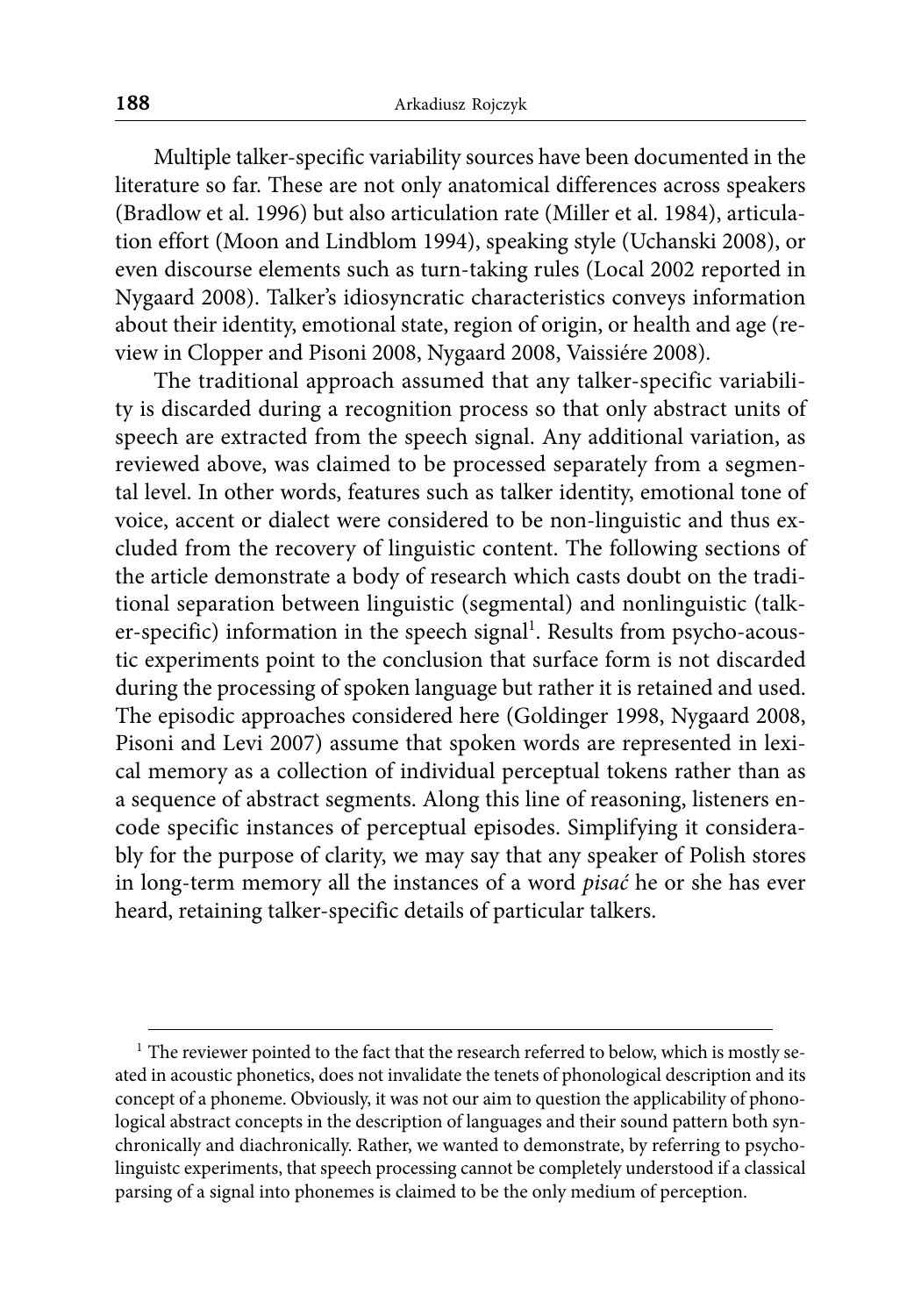### **2. The influence of individual speaker's characteristics on speech processing**

Several experiments carried out in the Speech Research Laboratory at Indiana University have demonstrated that indexical properties of a talker are not only integrated early in the process of speech perception but are also stored in long-term memory for further retrieval (Pisoni and Levi 2007). Mullenix and colleagues (1989) observed that intelligibility of spoken words presented in interfering and distracting noise depended on the number of voices used in stimulus presentation. In one condition, all the test words were produced by a single talker, in another condition, fifteen different talkers produced the same test words. The authors presented subjects with the test words in three different signal-to-noise ratios. Identification performance of the test stimuli was always better when the words were produced by a single talker rather than by multiple talkers. The results point to the conclusion that talker-specific characteristics influences the processing and recognition of speech.

The claim that linguistic information (speech sounds) is processed separately from extralinguistic properties (indexical, talker-specific properties) has been undermined in a study by Mullenix and Pisoni (1990). They asked subjects to attend selectively either to talker's voice or phoneme identity in presented test words. Thus in one condition, the subjects were asked to concentrate on the characteristics of talker's voice and simultaneously ignore phonemic structure of the stimuli. In another condition, the subjects were required to concentrate on the meaning and ignore the indexical properties of voices. The authors concluded that words and voices are not processed separately because otherwise interference from non-attended dimension should not have been observed.

Not only are indexical properties concurrently processed in speech recognition, but they are also stored in long-term memory. Goldinger and colleagues (1991) found that attributes of talker's voice persist and participate in speech recognition up to a week after perceptual analysis has been completed. The very process of learning speaker's voice characteristics appears to be an indispensable component of effective meaning extraction from the speech signal. Nygaard et al. (1994) trained listeners to learn to identify a set of ten talkers' voices from single word utterances over a period of nine days. Every day listeners were familiarised with a single talk-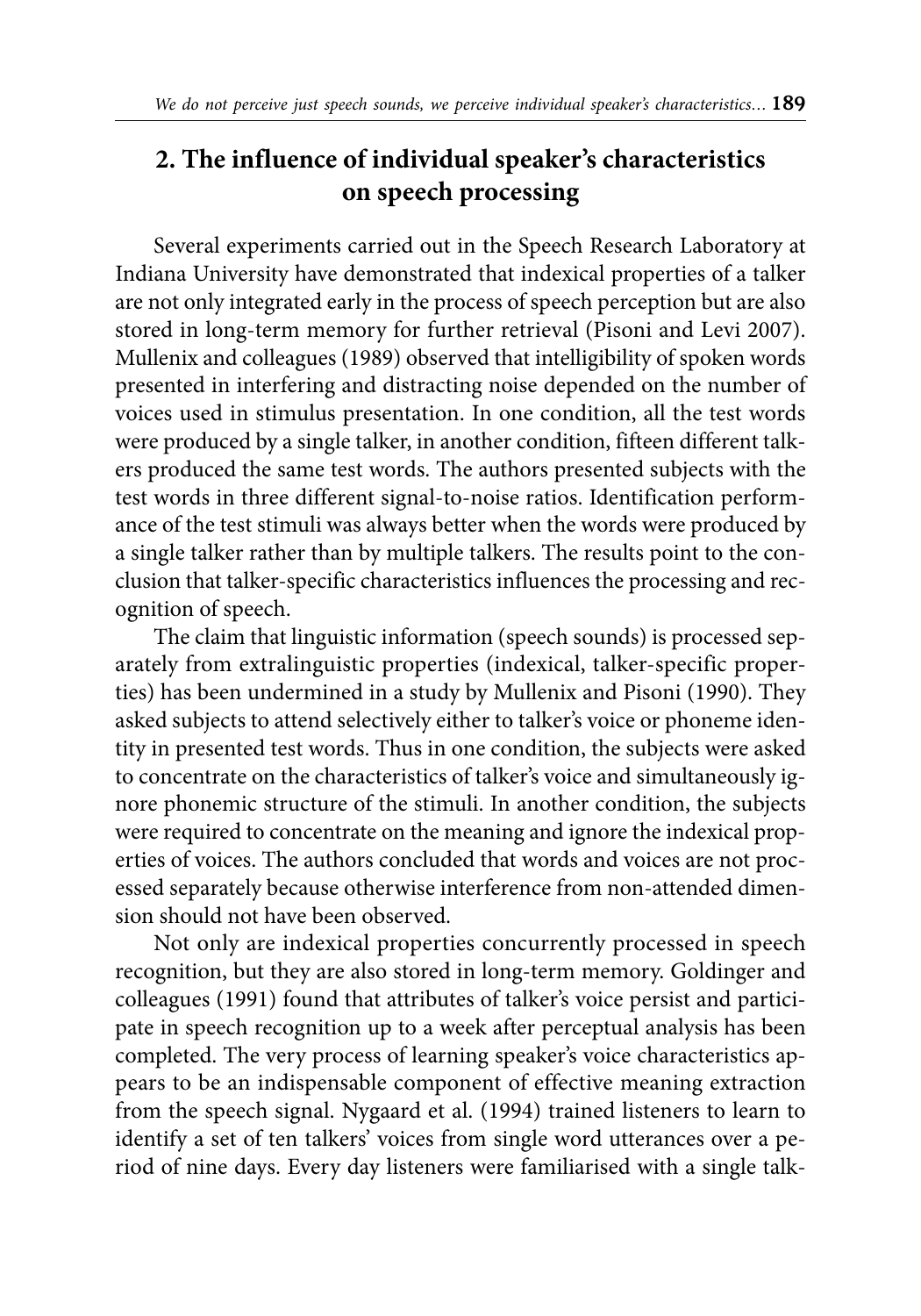er and learned to associate a common name with each talker's voice. After the learning period, subjects were asked to recognise a set of novel words (not used in the training phase) with increasing signal-to-noise ratios. One group of listeners transcribed words produced by the talkers that they had been trained on. Another group of listeners transcribed words produced by new talkers with whose voices they had not been familiarised. The results clearly revealed that subjects who heard novel words produced by familiar talkers had much more accurate recognition than subjects who heard unfamiliar voices. The authors conclude that we may speak of a process of perceptual adaptation or rapid tuning that occurs during processing speech from different talkers.

More recent results suggest that the processing of indexical properties of individual speakers may be independent from linguistic content. Winters et al. (2006 reported in Pisoni and Levi 2007) trained two groups of monolingual English subjects to identify ten voices speaking either in English or German. After a training period of four days, listeners were asked to recognise the same ten voices but in an untrained language. Accordingly, subjects trained on voices speaking English were now asked to classify them speaking German and subjects familiarised with voices speaking German were now to identify them speaking English. The results demonstrated that listeners from each group were able to generalize stored properties of a particular voice to the untrained language thus being independent from linguistic content.

Since a speaking rate is one of individual, idiosyncratic, properties of each speaker, it is of no surprise that it is effectively encoded along other voice parameters. Bradlow and Pisoni (1999) presented listeners with lists of words produced at different speaking rates: slow, medium, fast by twenty different voices (ten male and ten female). The list contained words with varying difficulty. Easy words were high frequency words and difficult words were low frequency words. The authors had subjects transcribe words produced by each talker at each speaking rate. The results revealed that subjects learnt particular talker's speech rate characteristics and that this experience improved recognition for both difficult and easy words. Interestingly enough, transcription performance as a function of experience with a particular talker speech rate improved more for difficult than for easy words.

The importance of individual speaker's indexical properties encoded in his or her speech has been additionally demonstrated in second lan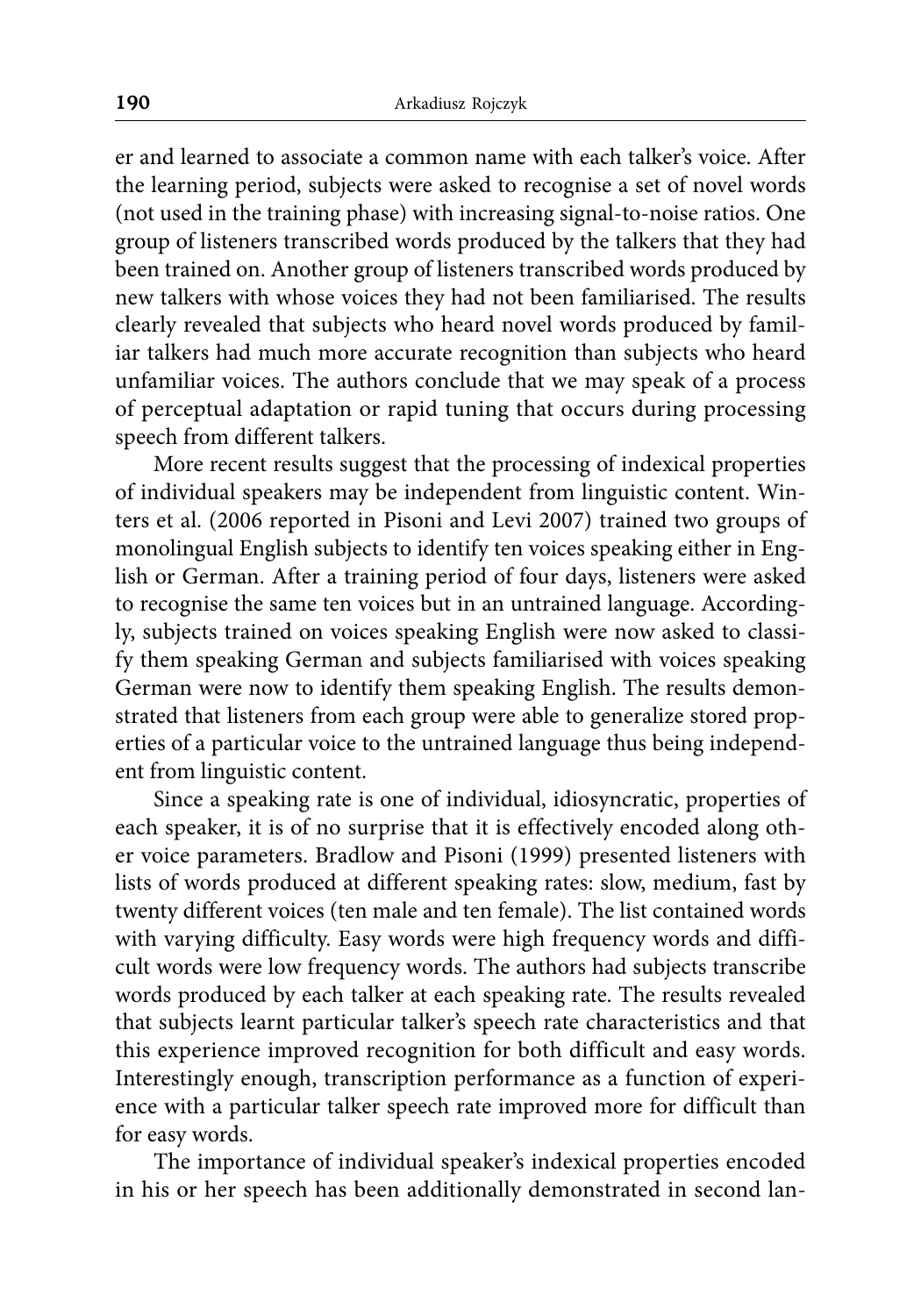guage acquisition literature. Consistent with the traditional approach that any speaker-specific properties are discarded in speech processing and that only discrete, contrastive segments are extracted from the signal, Strange and Dittmann (1984) attempted to teach adult Japanese learners a phonetic contrast unattested in Japanese, namely a /r/ – /l/ contrast in English. The authors used synthetic stimuli, opposed to natural speech samples, on the assumption that prototypical, idealised synthetic stimuli would provide learners with crucial acoustic information needed to distinguish between /r/ – /l/ tokens. The use of synthesised samples was thought to remove seemingly irrelevant speaker-specific information. Contrary to the traditional approach predictions, the authors were forced to conclude that subjects were largely unsuccessful at learning a non-native  $|r| - |1|$  contrast from synthetic stimuli and thus directly corroborating the claim that speaker's indexical properties are not only actively processed in speech recognition but that they are also necessary for correct formation of new phonetic categories.

Another body of research giving support to a key role of indexical properties in speech perception comes from research on infant perception (Houston 2008 for a discussion on infant perception). Houston and Juszczyk (2000) found that 7.5-month-old infants learnt to recognise isolated words at the same time encoding speaker-specific information about talkers. They were not able to generalise the knowledge of new items to voices of different sex<sup>2</sup>. Variability in speakers seems to be indispensable for formation of native phonetic categories in first language acquisition. In another study (Houston 1999 reported in Houston 2008), infants were trained to recognise isolated words from a set of dissimilar talkers rather than one voice. The results showed that infants were better at recognising learnt words in passages when trained on multiple talkers than only on one talker. The author concluded that a relatively large distribution of talkers allows infants to

 $2$  As noted by the reviewer, the experiment by Houston and Jusczyk (2000) may be interpreted as showing that infants need many talkers in order to abstract from their indexical properties rather than, as taken to show in our interpretation, to encode and store talker's individual properties. While this line of reasoning is perfectly legitimate, it is weakened by the results of experiments with adult subjects. If, as claimed by the reviewer, infants learn to abstract from individual properties of a talker, it is difficult to understand why they are not able to do it as adults. The experiments by Mullenix and Pisoni (1990), Goldinger et al. (1991), or Nygaard et al. 1994) demonstrated that familiar voices are processed more effectively than unfamiliar ones.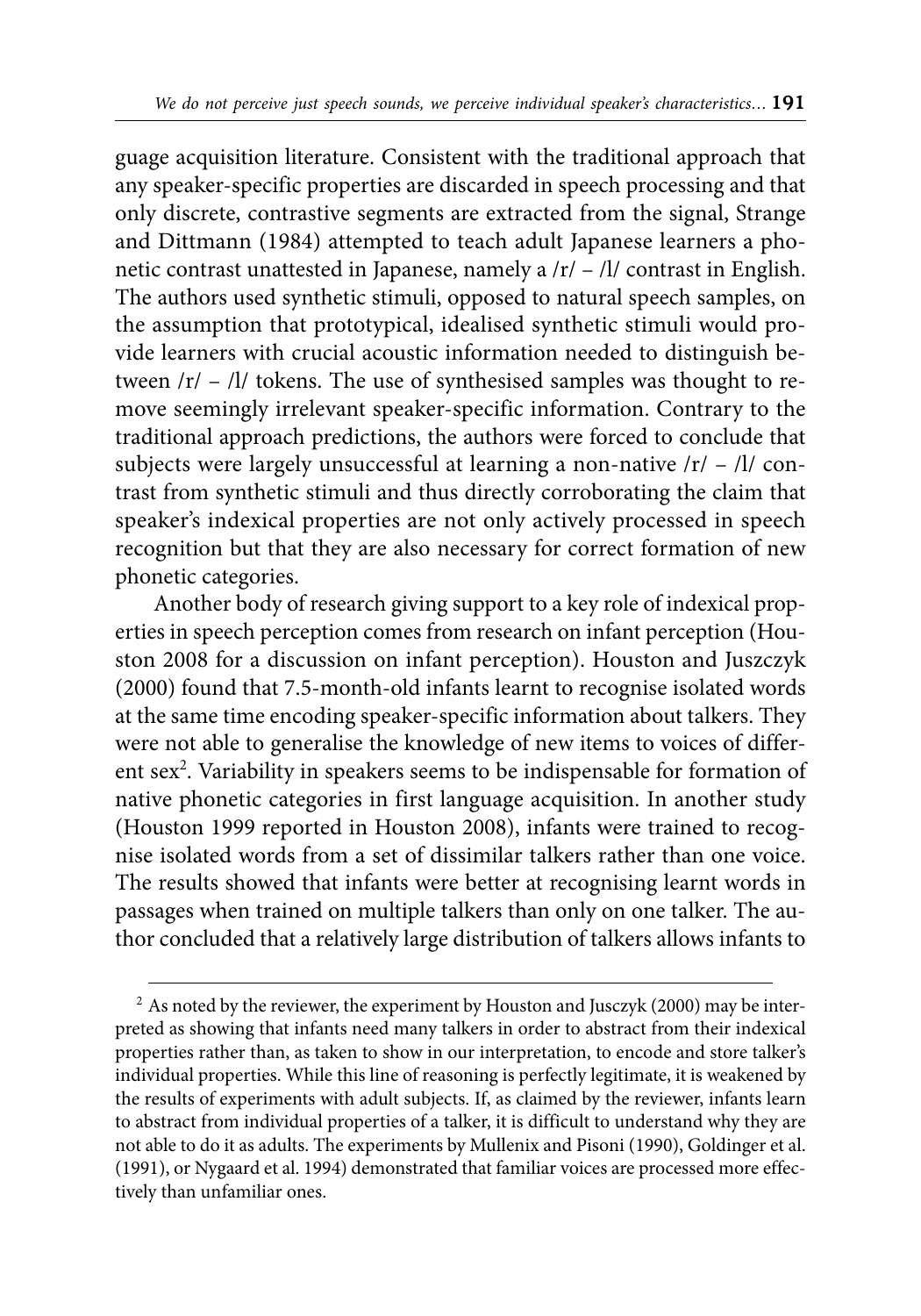form more robust and generalizable acoustic representations of words with individual speaker's indexical properties constituting a substantial portion of a stored word specification.

#### **3. Concluding remarks**

Speech reaching listeners' ears does not contain only sequences of discrete speech sounds. It is permeated by acoustic information indicative of individual speaker's vocal tract architecture, rate of speaking, and idiosyncratic mannerism in terms of both segment articulation and prosody control. As the evidence reviewed above suggests, these properties are not discarded in speech perception. They are actively processed and stored as episodic traces in long-term memory. This fact has not only practical consequences for methodology of language teaching where variability in an array of talkers will be welcomed as providing opportunities to form more complete generalisations for new sound categories. It is also for crucial importance in revising the applicability of synthetic stimuli in speech perception experiments (Rojczyk 2008 for a discussion). Synthesised speech will of necessity be deprived of indexical properties and thus serve as an incomplete experimental stimulus. Natural speech, on the other hand, will provide an experimenter with natural, information-rich, experimental material for subsequent modification and application in perception experiments.

#### **References**

- Bradlow, A. R., G. M. Torretta, D. B. Pisoni 1996. Intelligibility of normal speech I: Global and fine-grained acoustic-phonetic talker characteristics. *Speech Communication* 20, 255–272.
- Bradlow, A. R., D. B. Pisoni 1999. Recognition of spoken words by native and nonnative listeners: Talker-, listener-, and item-related factors. *Journal of the Acoustical Society of America* 106, 2074–2085.
- Clopper, C. G., D. B. Pisoni 2008. Perception of dialect variation. In D. B. Pisoni, R. E. Remez (eds.) *The Handbook of Speech Perception*, 313–337. Malden: Blackwell Publishing.
- Goldinger, S. D. 1998. Echoes of echoes? An episodic theory of lexical access. *Psychological Review* 105, 251–279.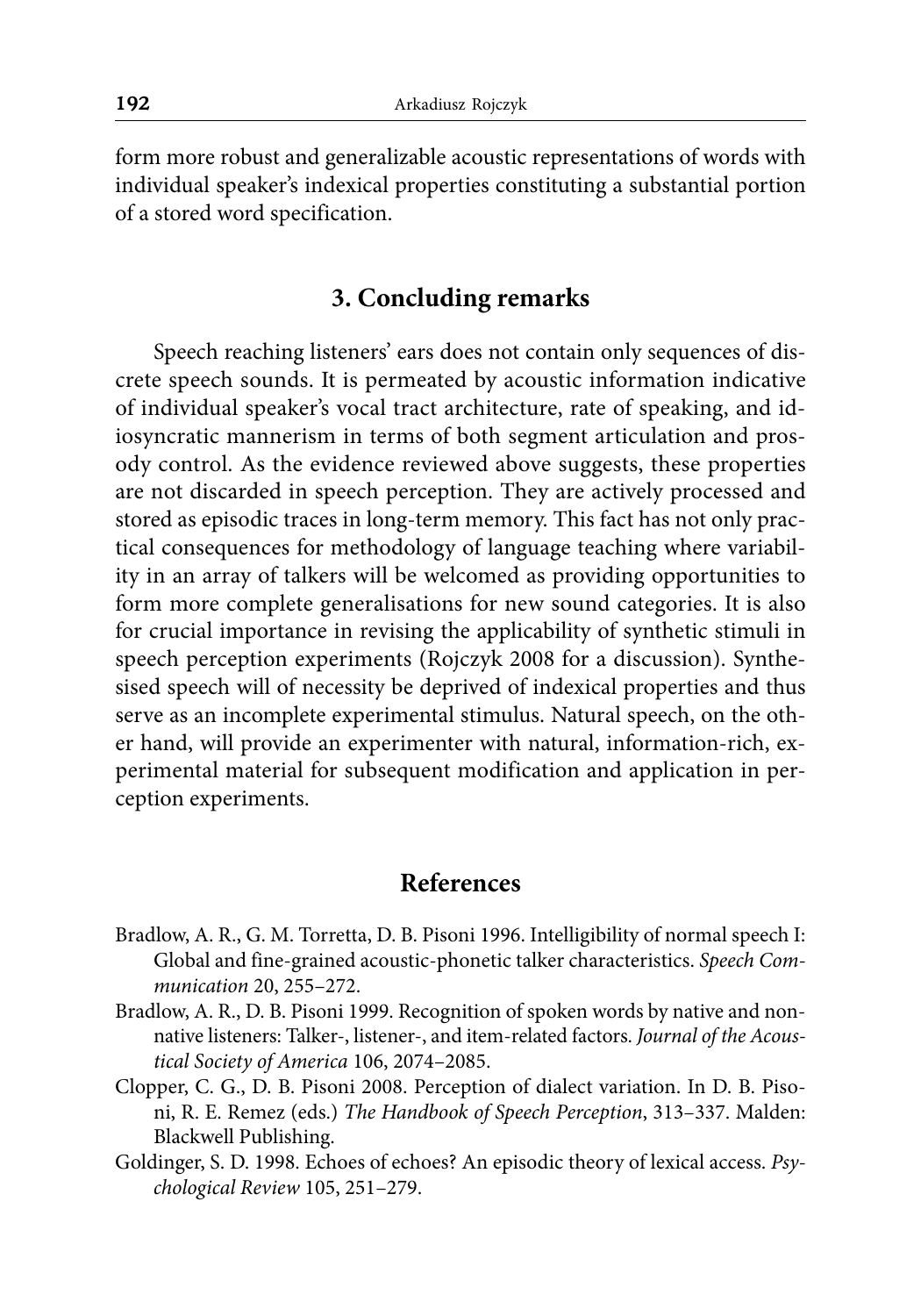- Goldinger, S. D., D. B. Pisoni, J. S. Logan 1991. On the locus of talker variability effects in recall of spoken word lists. *Journal of Experimental Psychology: Learning, Memory, and Cognition* 17, 152–162.
- Halle, M. 1956. Review of *Manual of Phonology* by C. D. Hockett. *Journal of the Acoustical Society of America* 28, 509–510.
- Hockett, C. F. 1955. *Manual of Phonology*. Bloomington: Indiana University.
- Houston, D. M. 2008. *The role of talker variability in infant word representations*. PhD Dissertation. The Johns Hopkins University.
- Houston, D. M. 2008. Speech perception in infants. In D. B. Pisoni, R. E. Remez (eds.) *The Handbook of Speech Perception*, 417–448. Malden: Blackwell Publishing.
- Houston, D. M., P. W. Jusczyk 2000. The role of talker-specific information in word segmentation by infants. *Journal of Experiomental Psychology: Human Perception and Performance* 26, 1570–1582.
- Johnson, K. 2008. Speaker normalization in speech perception. In D. B. Pisoni, R. E. Remez (eds.) *The Handbook of Speech Perception*, 363–389. Malden: Blackwell Publishing.
- Joos, M. A. 1948. Acoustic phonetics. *Language* 24, 1–136.
- Liberman, A. M., F. S. Cooper, D. P. Shankweiler, M. Studdert-Kennedy 1967. Perception of a speech code. *Psychological Review* 74, 431–461.
- Licklider, J. C. R. 1952. On the process of speech perception. *Journal of the Acoustical Society of America* 24, 590–594.
- Local, J. 2002. Variable domains and variable relevance: Interpreting phonetic exponents. Paper presented at the ISCA International Tutorial and Research Workshop on Temporal Integration in the Perception of Speech. Aix-en-Provence, France.
- Miller, J. L., F. Grosjean, C. Lomanto 1984. Articulation rate and its variability in spontaneous speech: A reanalysis and some implications. *Phonetica* 41, 215– 225.
- Moon, S. J., B. Lindblom 1994. Interaction between duration, context, and speaking style in English stressed vowels. *Journal of the Acoustical Society of America* 96, 40–55.
- Mullenix, J. W., D. B. Pisoni, C. S. Martin 1989. Some effects of talker variability on spoken word recognition. *Journal of the Acoustical Society of America* 85, 365–378.
- Mullenix, J. W., D. B. Pisoni 1990. Stimulus variability and processing dependencies in speech perception. *Perception and Psychophysics* 47, 379–390.
- Murphy, G. L. 2002. *The Big Book of Concepts*. Cambridge: MIT Press.
- Nygaard, L. C. 2008. Perceptual integration of linguistic and nonlinguistc properties of speech. In D. B. Pisoni, R. E. Remez (eds.) *The Handbook of Speech Perception*, 390–413. Malden: Blackwell Publishing.